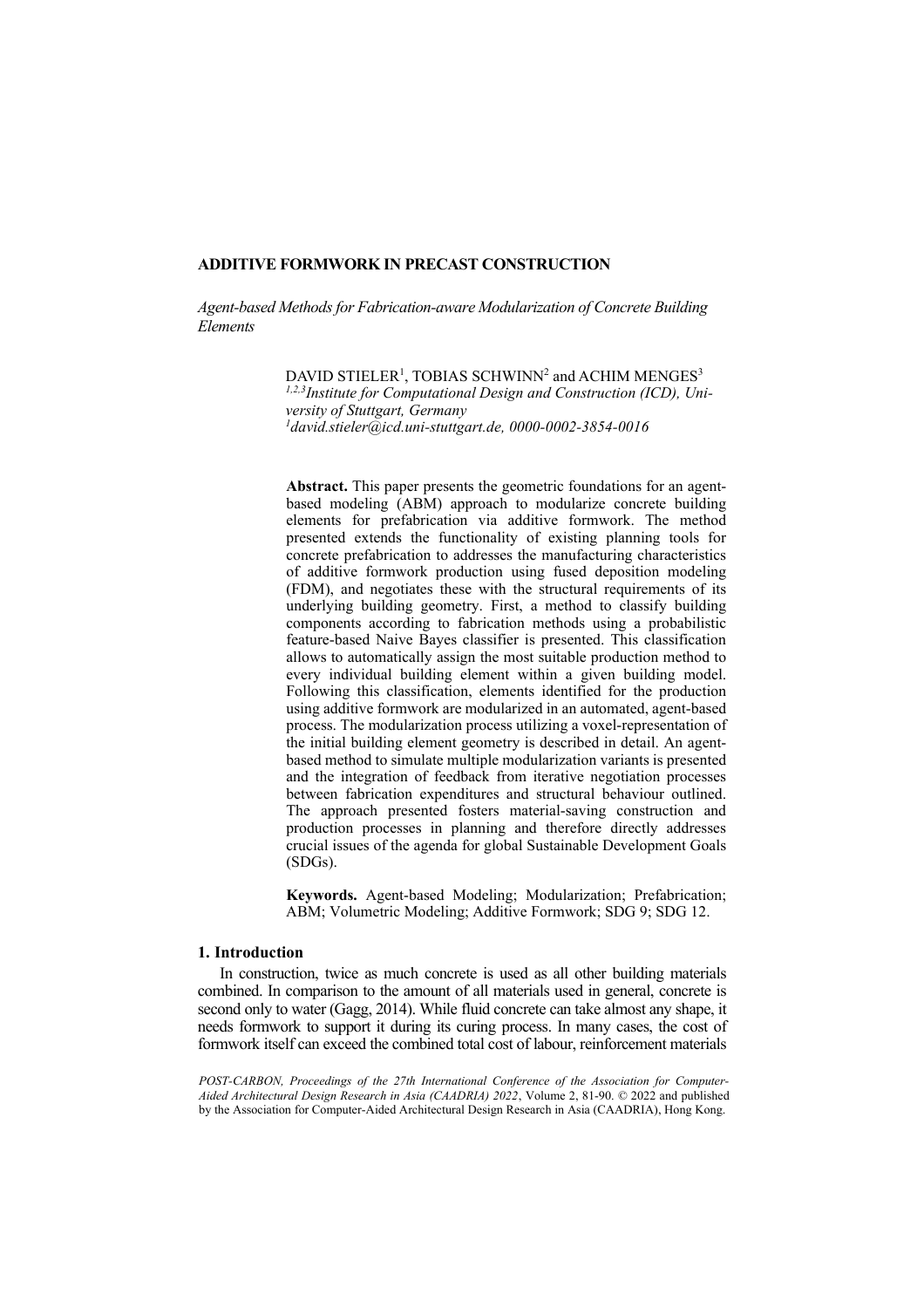and concrete used (Robert H., 2007). This imbalance between the cost distribution of the temporary formwork and permanent concrete structure leads to a paradoxical approach on how to design and build with concrete. To keep the construction process cheap and quick, concrete elements often follow the formal dictate of simple formwork and thereby the actual cost of built structures is reduced by using more material than needed (Jipa & Dillenburger, 2021).

For concrete construction to achieve the Global Sustainable Development Goals (SDGs) (UN, 2020), formwork plays a crucial role on two levels. On the one hand, formwork that allows for a variety of geometries enables targeted differentiation of building components and thus material savings in concrete; on the other hand, the use of recyclable materials for the production of formwork itself can avoid the disposal of building component-specific formwork. This directly addresses the goal of sustainable consumption and production. A promising fabrication method to overcome formal and thereby performative limitations imposed by traditional formwork construction is 3d printing (Han et al., 2020). While current research both in academia (Naboni & Breseghello, 2019) and practice (Roschli et al., 2020) explores the potential of 3d printed formwork (3DPF) from a formal, performative, and fabrication point of view, the integration of this fabrication method into planning processes and design to manufacturing workflows is less explored. To avoid shifting the manual labour needed to construct physical freeform formwork to digital drafting processes, the potential to automate and simulate the still-discrete steps of building modularization, formwork planning, and respective print path generation needs to be addressed. Existing Building Information Modeling (BIM) software include features that allow designers and planners to modularize planar building elements into standardized building modules of given dimension and mass (Peticila, 2017). While these features enable the modularization of standard geometries and building elements, they are unable to modularize freeform geometries. Yet, it is exactly these freeform and load-adapted geometries that have the potential to reduce material usage of concrete and offer a promising field of application for 3DPF (Jipa et al., 2018). In combination with prefabrication in a controlled environment, and, therefore error-free production, this can significantly reduce the negative impact of construction activities on the environment (Mark et al., 2021).

Within this paper, we therefore present a method that classifies building elements according to suitable fabrication method and that allows for the simulation and evaluation of modularization results early on in the design process. The method thereby extends the functionality of current planning tools for the modularization of buildings geometries for prefabrication. To integrate feedback from later fabrication stages into early design steps, we present an agent-based approach to the modularization of freeform concrete building elements. In agent-based modeling (ABM), a system is modeled from the perspective of its constituent units, where each individual agent assesses its situation and makes decisions and interacts based on a set of rules (Bonabeau, 2002). Therefore, ABM has become a popular method to model and understand complex and non-linear systems, used across a variety of disciplines whenever individuals interact with each other and their environment (Macal, 2016). Previous research investigated such behaviour-based strategies to facilitate the synthesis of computational design and fabrication aspects with regards to performative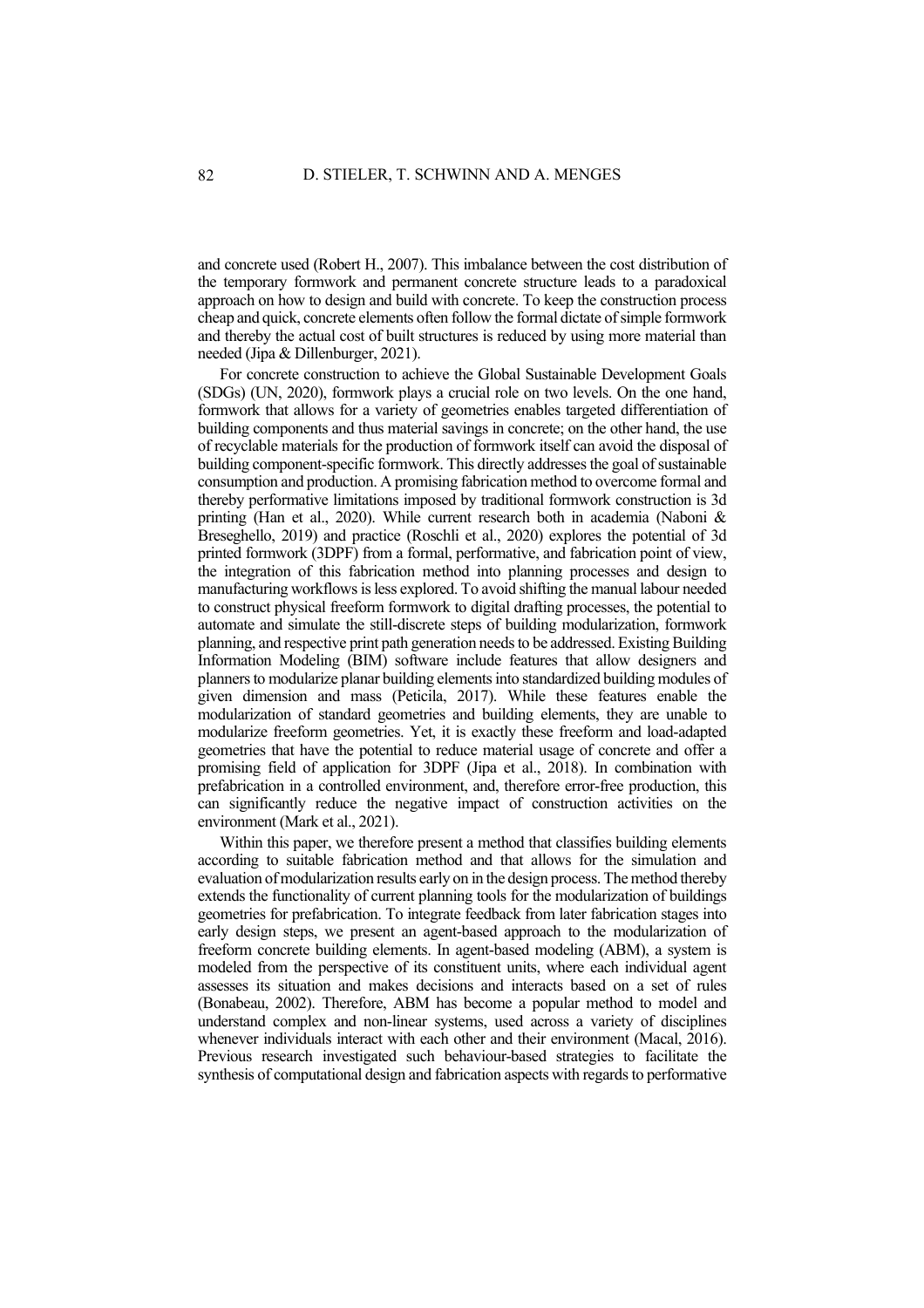lightweight timber plate structures (Schwinn et al., 2014) and façade elements (Gerber et al., 2017). Within the research presented in this paper, ABM is used to similarly synthesize computational design and fabrication aspects, but with a focus on fabrication-informed segmentation of non-standard concrete elements. In the model, pairs of agents represent single concrete modules following specific and adjustable behaviours to extract solid modules from hollow design input models. To make the modularization process independent of the boundary representation type of its input geometry, we present a voxel-based approach using constructive solid geometry (CSG) techniques to decompose an input design model into non-intersecting, space filling modules.

### **2. Method**

## 2.1. WORKFLOW INTEGRATION

To demonstrate our approach, we use a section of an early design stage model as shown in [Figure 3](#page-4-0) (1). Within the concept of the six levels of model development (LOD) in BIM, ranging from 100 (symbolic or generic representation) to 500 (model has been validated with constructed building) (Borrmann et al., 2015), this model is situated at LOD 200. Size, dimension, form, position and orientation of elements are approximately known, what is yet to be defined is the precise modularization of building elements and semantic information regarding production, assembly and installation. Situating our classification and modularization approach early in the design process, aims to visualize and understand better the consequences of early design decisions on later production expenditures. Current formwork classifications focus on the architectural function of the element they are intended to form, e.g., a slab, a wall, a column and are thereby unable to address non-standard geometries and 3DPF as production type (Hickert & Knaack, 2016). Therefore, we propose a geometry-based classification of building elements that automates the process of assigning the most suitable production process to each building element based on its geometric features. We consider production types for three different kinds of elements [\(Figure 1,](#page-2-0) from left to right):

- Standard elements: Planar hollow-core elements, elements from planar shuttering tables, or cylindrical elements with standardized cross-sections.
- Combinatorial elements: One or more sides consist from printed elements (center).
- Custom elements: Formwork is fully printed.



<span id="page-2-0"></span>*Figure 1. Production types considered for building element classification*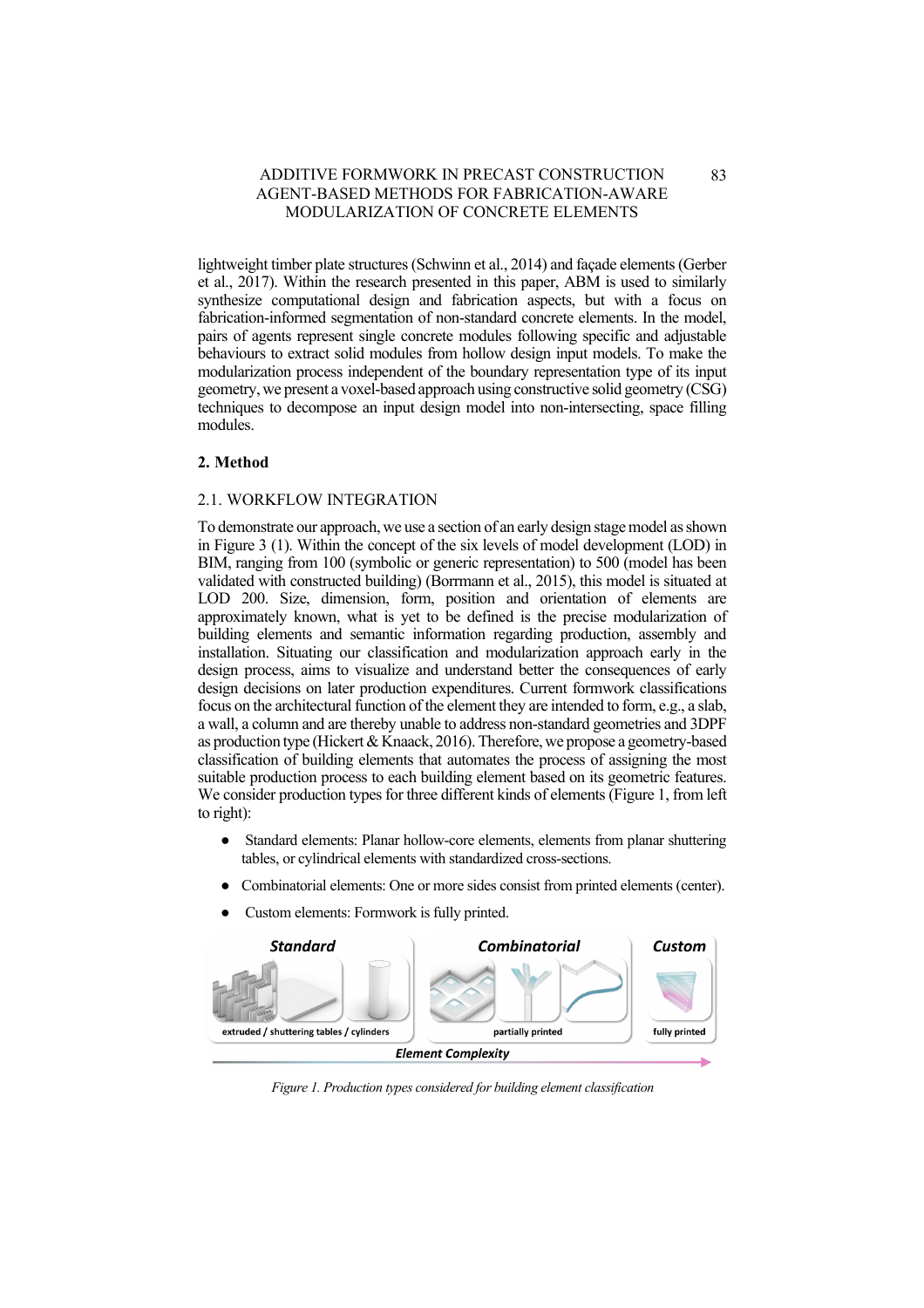

### 2.2. ELEMENT CLASSIFICATION

<span id="page-3-0"></span>*Figure 2. Feature extraction, Naive Bayes Classification and mapped decision boundaries*

While an intuitive approach to classify elements to standard and custom production methods would be to measure curvature, either in mesh or NURBS geometries, this would not allow the categorization of elements to the class of combinatorial formworks, where building elements are described by a variable number of planar and non-planar sides. Here, not only curvature is a factor that impacts the choice of a suitable production method, but also the question how many sides of an object are curved, how much the deviation is from its bounding box, and if the objects crosssection is constant or not. To be able to evaluate these factors and thereby universally classify models independent of the geometry type used to model design inputs, we use a retopologized mesh representation of each respective input model. The following three features shown in [Figure 2](#page-3-0) (left) are used to numerically describe the properties mentioned above and form the basis for the probabilistic classification utilizing a Naive Bayes Classifier (Claster, 2015):

- (a) Ratio between the volume of the input model and its minimum bounding box (MBB) volume as an indicator for object planarity and variations in cross section.
- (b) Average of the cross product of all face normals to the local coordinate system derived from the building element's MBB X, Y, or Z vector, measuring the vector which is closest in direction. This serves as an indicator for surface texture and relieflike structures.
- $\alpha$  (c) Contours are extracted from the input model in MBB X, Y, and Z directions. The center points of contours for each direction are interpolated with a curve. Planarity of the resulting curves serve as a rough indicator for the overall element curvature.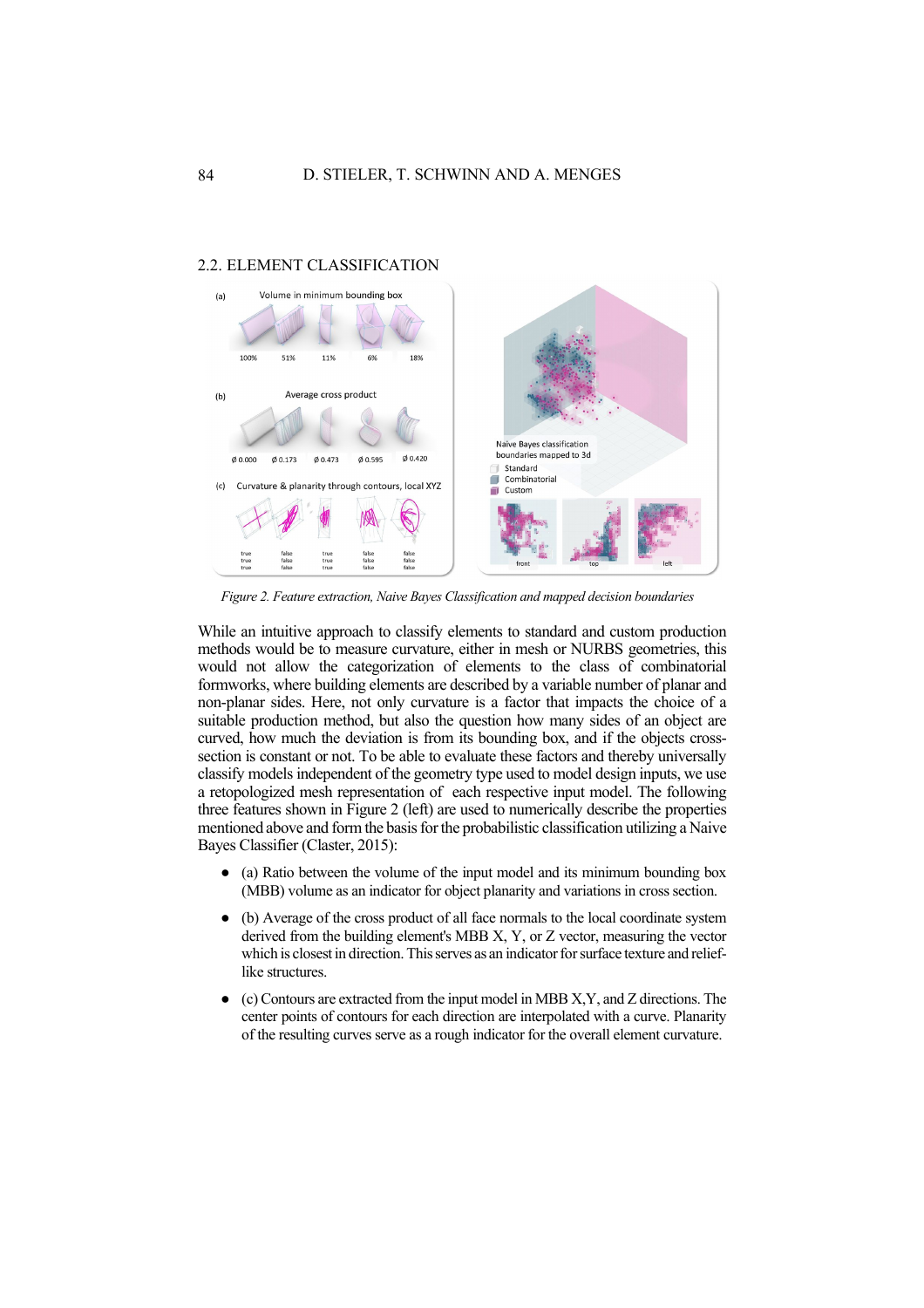

*Figure 3. Classification applied to sample model*

<span id="page-4-0"></span>The Naive Bayes classifier is an efficient approach to calculate class probabilities given a set of features (Sammut & Webb, 2017)[. Figure 2](#page-3-0) (right) shows the distribution of data points from 500 manually labelled input geometries that served as training data for this supervised classification. The labelled input data is used to make a prediction about the likelihood of any new, unlabelled building element being a member of one of the categories shown in [Figure 1.](#page-2-0) [Figure 3](#page-4-0) shows the integration of the classifier into the modularization workflow starting from the input design model (1), applying the modularization possible in given BIM software (2), classifying the resulting elements (3), and transferring the production information back into the initial model (5). The output model i[n Figure 3](#page-4-0) (5) serves as the basis for the modularization of non-standard building geometries.

### 2.3. VOXEL BASED MODULARIZATION



<span id="page-4-1"></span>*Figure 4. The use of voxel clusters as input independent cutting proxies to define modules*

In the next step, building elements identified suitable for 3DPF are prepared for further modularization. Previous research highlights the strength of quadrilateral meshes to rationalize freeforms to be built from planar elements (Pottmann, 2013). However, the modularization of freeform concrete elements without altering the surface of the initial design geometry requires a different geometric approach. This approach should be able to create solid, space-filling, non-intersecting geometries from hollow design models, regardless of input geometry type and form.

Therefore, we propose a geometric approach that relies on a voxel representation of the initial design geometry, where voxel clusters serve as proxy geometries to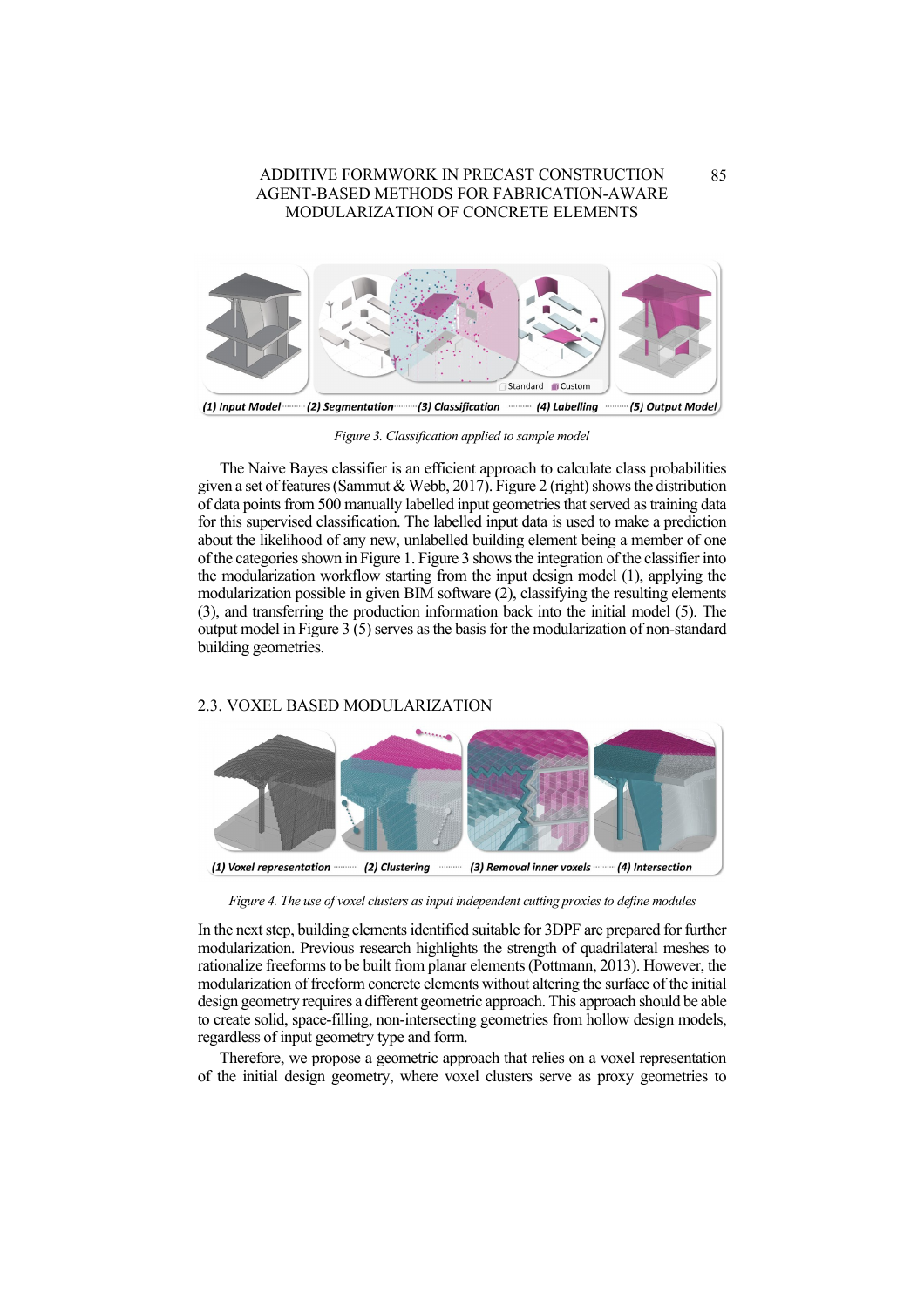generate cutting elements and subsequently extract modules from the input geometry. [Figure 4](#page-4-1) shows the voxel representation of the building elements identified for 3DFP (1), three voxel clusters formed by grouping the closest voxels based on the distance to three randomly distributed lines (2), the hollow representation of the clusters (3), and the resulting element geometry after intersecting the voxel clusters with the initial building geometry (4). For preview purposes, the voxel resolution at this step is kept low, which leads to jagged module interfaces, in the following section voxel resolution is increased.

### 2.4. MODEL DESCRIPTION AND SIMULATION

The goal of this simulation approach is the evaluation of multiple modularization variants and the negotiation of fabrication expenditures, structural impact of modularization, and the adherence to a certain size of resulting modules. The computational foundation for this model is formed by the ABM framework developed at the Institute for Computational Design and Construction (ICD) at the University of Stuttgart (Groenewolt et al., 2018). While the process of clustering voxels and their intersection with the input geometry forms the geometric basis for modularization, locomotion behaviour mechanisms as described by Reynolds (Reynolds, 1999) form the conceptual basis for simulating different modularization variants and their evaluation.



*Figure 5. Model constituents, module evaluation and action selection*

<span id="page-5-0"></span>The initial model by Reynolds was built to simulate the flocking behaviour of birds in computer graphics. Reynolds decomposes the task of constructing motion behaviours into a three level hierarchy of: Action selection, steering, and locomotion. Here, actions are mainly based on distances between single individual agents. Therefore, in the context of modularization, we augment the layer of action selection with information about the current state of the concrete module each agent is associated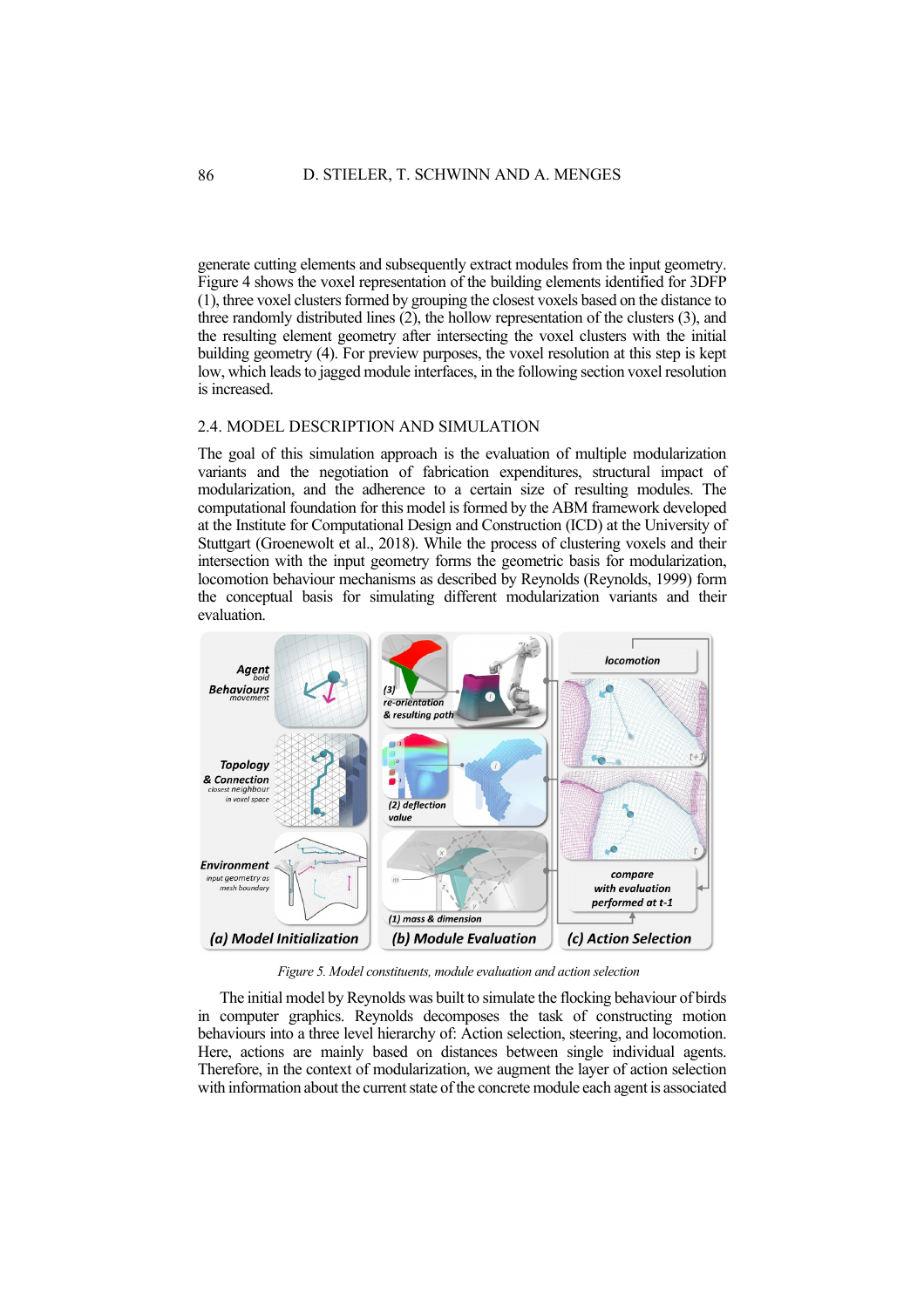with:

- Action selection: Agents observe the state of the module they are associated with and perceive changes in module mass, dimension, deflection value, and resulting print path length for the module's formwork. These perceptions form the basis for the respective goal selection.
- Steering: Goals selected from the previous step are coordinated with the agents' internal rules and translated to steering signals.
- Locomotion: steering signals are converted into motion parameters.

[Figure 5](#page-5-0) shows the model constituents (a), the analysis for one module at a given timestep (b), and a zoom in on two consecutive iterations with resulting agent positions, locomotion vectors, their connection in voxel space, and resulting module boundaries (c). The initial state of the model at  $t = 0$  starts from the distribution of a given number of agents from random starting points within the given geometry that serves as environment for the agents to move in. At initialization, for each agent its nearest neighbouring agent in voxel space is found. Their connecting graph within the voxel space functions as reference curve to measure voxel distances to. Voxel clusters are formed by the closest distance from voxel position to connecting graph. By using voxel space, not euclidean distances, it is ensured that for each agent pairing, exactly one module, and not multiple, can be created. From this initialization step, the first modularization variants are evaluated and the following parameters stored in the action selection layer:

- (1) Mass & dimension: Mass is directly derived from each modules volume, dimension considers the longest side of each module's MBB.
- (2) Deflection value: Derived from a deflection analysis of the unsegmented input model. Deflection values are stored in the voxels forming the clusters and the average value considered for each module's deflection value at every timestep.
- (3) Print path length: Due to fabrication constraints of FDM, modules are automatically oriented to reduce surface areas with overhangs larger than 45 degrees. For areas over 45 degrees, print supports are generated and the additional material needed is considered in the module evaluation.

Instead of studying the dynamic movement of swarms, we seek to achieve a dynamic equilibrium, meaning that no agents are moving once all set requirements are met and the model converges to a steady-state. Behaviours described by Reynolds include cohesion and separation which can be used to create an even distribution of agents in their environment. While an even distribution in size is desirable, the control over size to stay within a given domain should be ensured. Therefore, the larger the module size, the larger the attraction force between two agents composing one module, resulting in smaller module sizes. Conversely, with decreasing module size, separation force between agent pairings helps to keep spacing consistent. [Figure 5](#page-5-0) shows the resulting locomotion vectors for different timesteps (right). While the behaviour affecting module size is directly influenced by the steering directions resulting from agent positions, the behaviours affecting deflection value and print path length rely on a metaheuristic approach, meaning a comparison of each module's evaluation from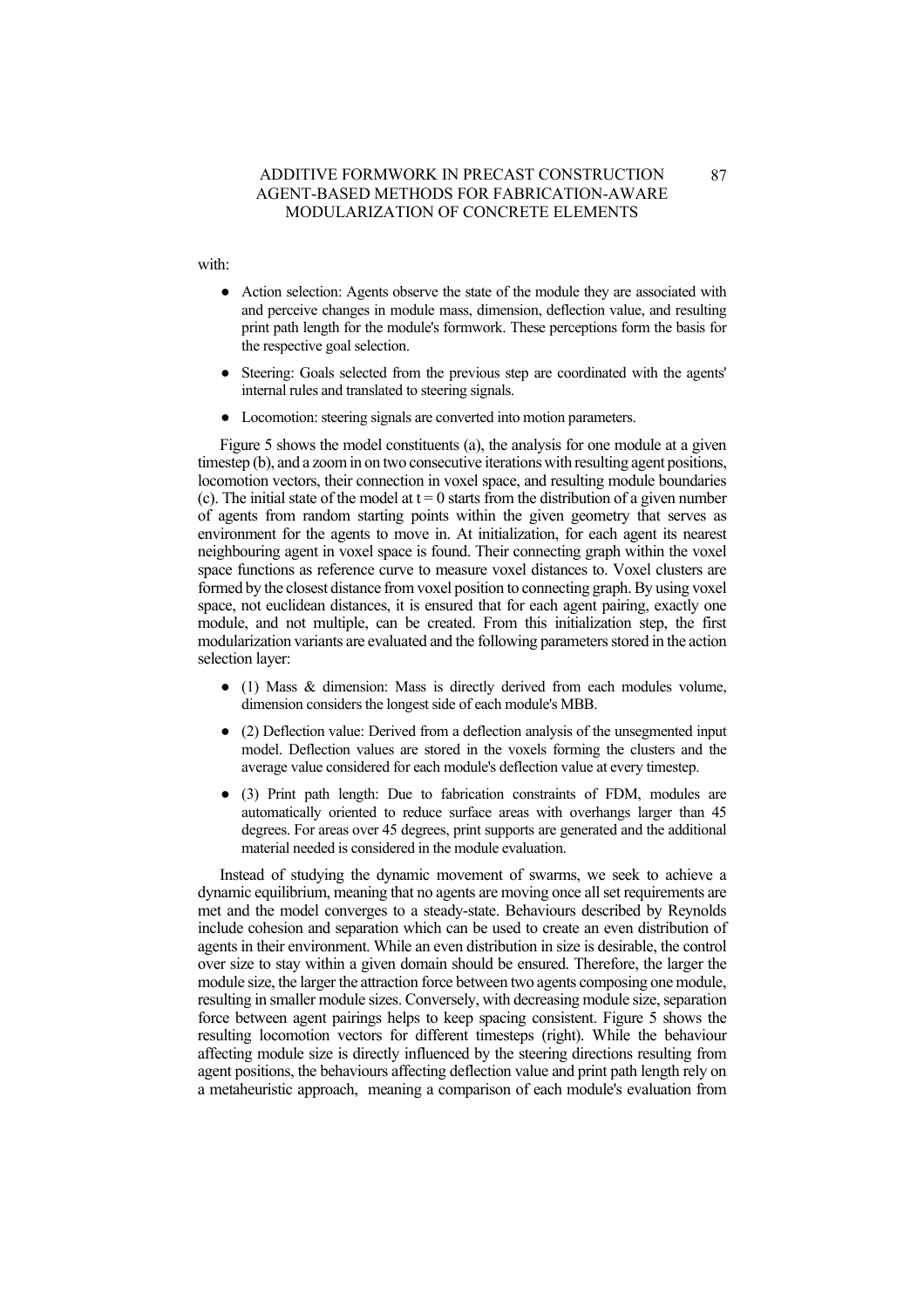previous timesteps and their current state. Locomotion direction is stored and results from the evaluation at timestep t-1 is compared with evaluation at timestep t. An improvement, meaning less print path or a lower deflection value, results in no modification of the steering vector. If the values deteriorate, the direction is adjusted to steer towards the last position with better values. Conceptually, this approach is known from particle swarm optimization (PSO), which is used to search for a solution to an optimization problem by iteratively moving a population of candidate solutions through a search space (Eberhart & Sixth, 1997). The final locomotion vector results from the addition of cohesion and separation behaviours amongst all neighbouring agents, the directed cohesion between agent pairings, and the memory-based approach to steer towards previous positions. On the system level, this allows for the observation of multiple modularization variants, their effect on fabrication expenditures and their influence on structural behaviour.

[Figure 6](#page-7-0) shows the modularization of the non-standard area within the initial building design model (a), the oriented modules to reduce overhangs (b), and respective information for each resulting module (c).



<span id="page-7-0"></span>*Figure 6. Non-standard modules within the initial building geometry, resulting modules oriented for printing, and module information*

## **3. Discussion, Limitations, Outlook**

Within this paper, we presented an automated workflow to identify building elements where 3DPF is applicable. We demonstrated the decomposition of hollow input models into solid, space-filling modules using voxels as proxy geometry and embedded this geometric approach into an agent-based model.

Since it is a common goal to reduce overhangs in 3d printing processes (Luo et al., 2012), the model presented could also be used to modularize geometries for concrete 3d printing. While this universality of the presented method presents an addition to planning tools also for other production processes, some main aspects of formwork planning remain unaddressed at this stage. So far, formwork is conceived as a monolithic shell around building modules. Some research has shown the successful demoulding of thin monolithic formwork (Burger et al, 2019), However, this is the exception rather than the rule. Therefore as the next step, formwork segmentation, the connection of single formwork elements, and general demouldability of building elements need to be addressed.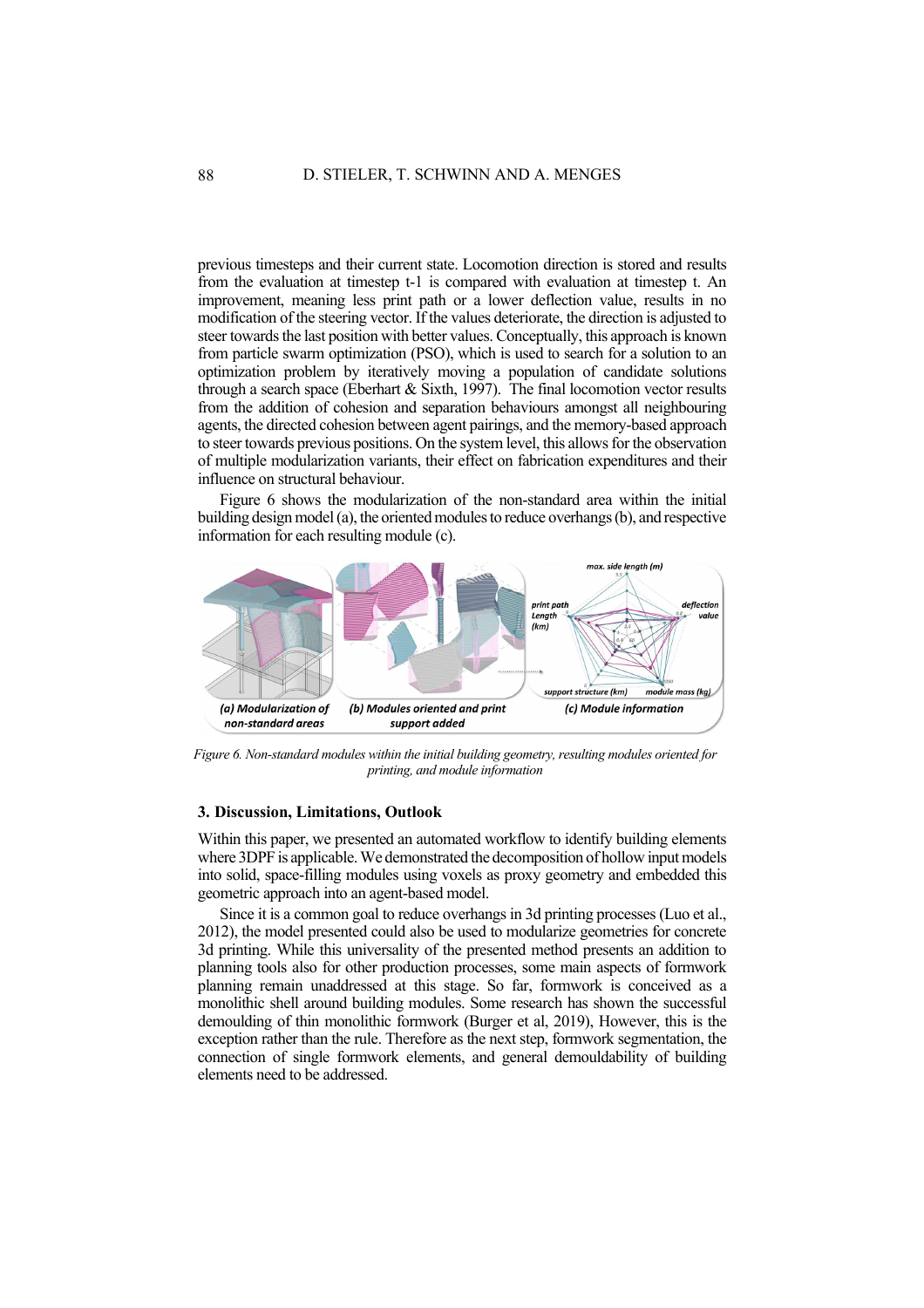The voxel-based segmentation approach is in itself independent from the constituents of the input design model. In the research presented, the voxel structure was also used to transport analysis results from an initial deflection analysis performed on the input model to resulting modules. For now, this deflection value is simply mapped to a domain between 1, largest deflection detected, to -1, least deflection detected. Values from the input mesh are stored in each voxel based on spatial proximity and serve as indicator for expected stresses on module interfaces. While we demonstrate the transfer, storage, and analysis of values obtained from an input model to resulting modules, the analysis itself needs further refinement to adequately inform position and design of module interfaces and the requirements for connecting elements. So far, the design of module interfaces is not addressed. However, module interfaces can clearly be identified in voxel space, and therefore the voxel unit could potentially be beneficial in locally defining variable interfaces between modules. To test connections and interfaces and consider production tolerances in the modularization process, physical prototypes directly resulting from the proposed approach are part of ongoing research.

3DPF offers the potential to combine the efficiency of prefabrication with the formal freedom and performance of freeform concrete structures. This research presents a modularization approach to address the vast field of geometric solutions enabled by 3DPF, therefore addressing planning methods that show a possible path for concrete construction to meet the SDGs. On the simulation level, the approach allows for further refinement of agent behaviours to better understand the effects different modularization variants have on the building system level. By automating the steps necessary for modularization, this research seeks to make freeform modularization more accessible and thereby widening the design space of prefabricated concrete.

#### **Acknowledgements**

This research has been supported by the Deutsche Forschungsgemeinschaft (DFG, German Research Foundation) under the Special Priority Programme SPP 2187 - 424070949 and Germany´s Excellence Strategy – EXC 2120/1 – 390831618.

#### **References**

- Bonabeau, E. (2002). Agent-based modeling: Methods and techniques for simulating human systems. *Proceedings of the National Academy of Sciences of the United States of America*, 99(SUPPL. 3), 7280–7287.
- Borrmann, A., Koch, C., König, M., Beetz, J. (2015), *Foundations & Practice in Building Information Modeling*.
- Claster, W. B. (2015). Naïve Bayes classifier. *In Data Mining Algorithms* (pp. 118–133). John Wiley & Sons, Ltd.
- Eberhart, R., & Sixth, J. K. (1997). A new optimizer using particle swarm theory. In: *Proceedings of the IEEE Symposium on Micro Machine and Human Science*, Nagoys, Japan, 39–43.
- Gagg, C. R. (2014). Cement and concrete as an engineering material: An historic appraisal and case study analysis. *Engineering Failure Analysis*, 40, 114–140. https://doi.org/10.1016/j.engfailanal.2014.02.004